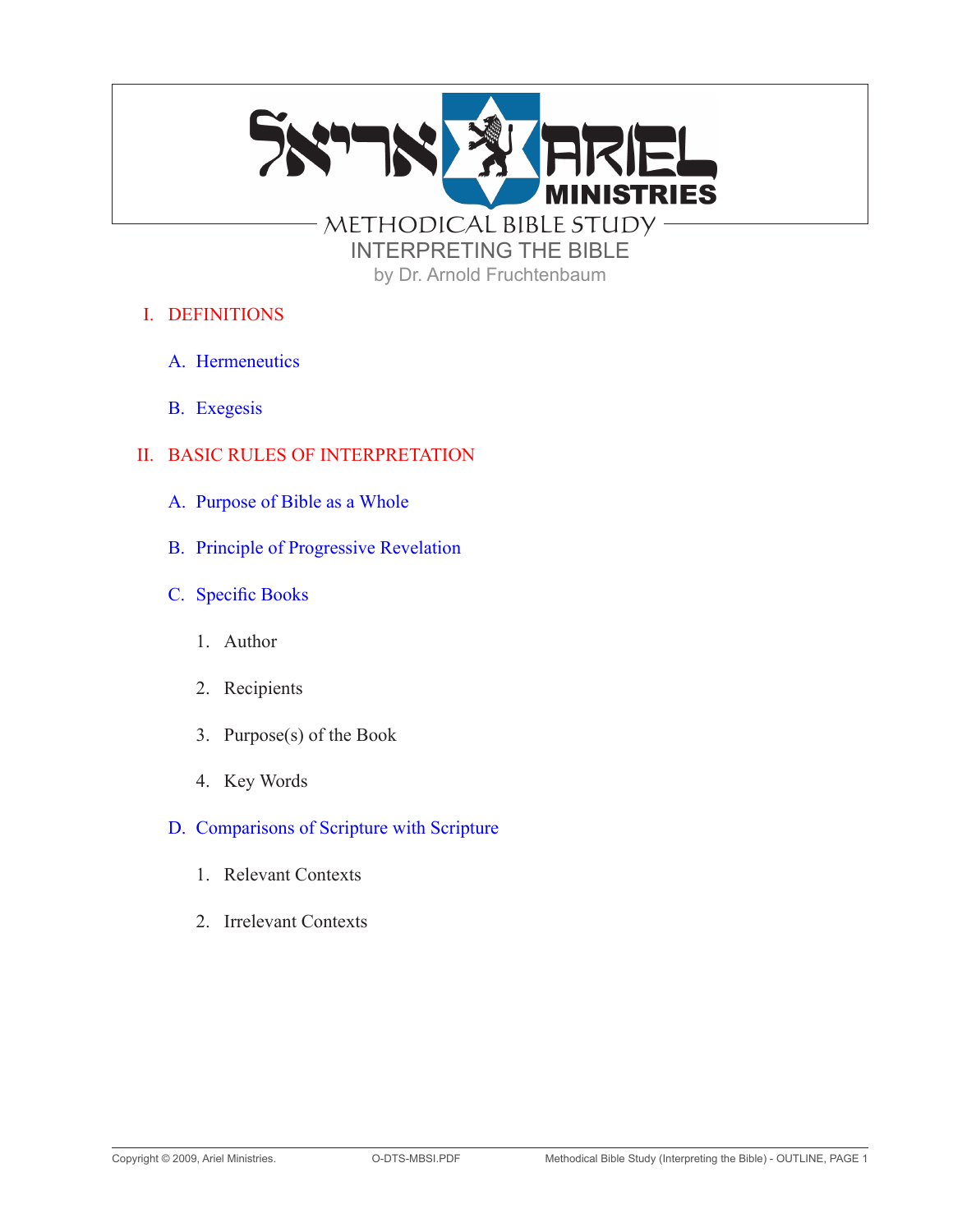### E. Things To Avoid

- 1. Personal Prejudice
- 2. Misinterpretation
- 3. Subinterpretation
- 4. Supraintrepretation

## III. SPECIFIC RULES OF INTREPRETATION

### A. The Golden Rule of Interpretation

When the plain sense of Scripture makes common sense, seek no other sense;therefore, take every word at its primary, ordinary, usual, literal meaning, unless the facts of the immediate context, studied in the light of related passages and axiomatic and fundamental truths, indicate clearly otherwise.

### B. The Law of Double Reference

The principle of associating similar or related ideas, which are usually separated from one another by long periods of times, and which are blended into a single picture.

### C. The Law of Recurrence

Involves the recording of an event and the repetition of the account which gives added details. This principle may be illustrated by the artist who "blocks out the portrait" of a person at the first sitting and adds details at subsequent sittings.

### D. The Law of Context

A text apart from its context is a pretext.

#### E. Law of Paronomasia

## IV. SPECIALIZED AREAS OF INTERPRETATION

- A. Poetry
- B. Prophecy
- C. Parables
- D. Apocalyptic Books